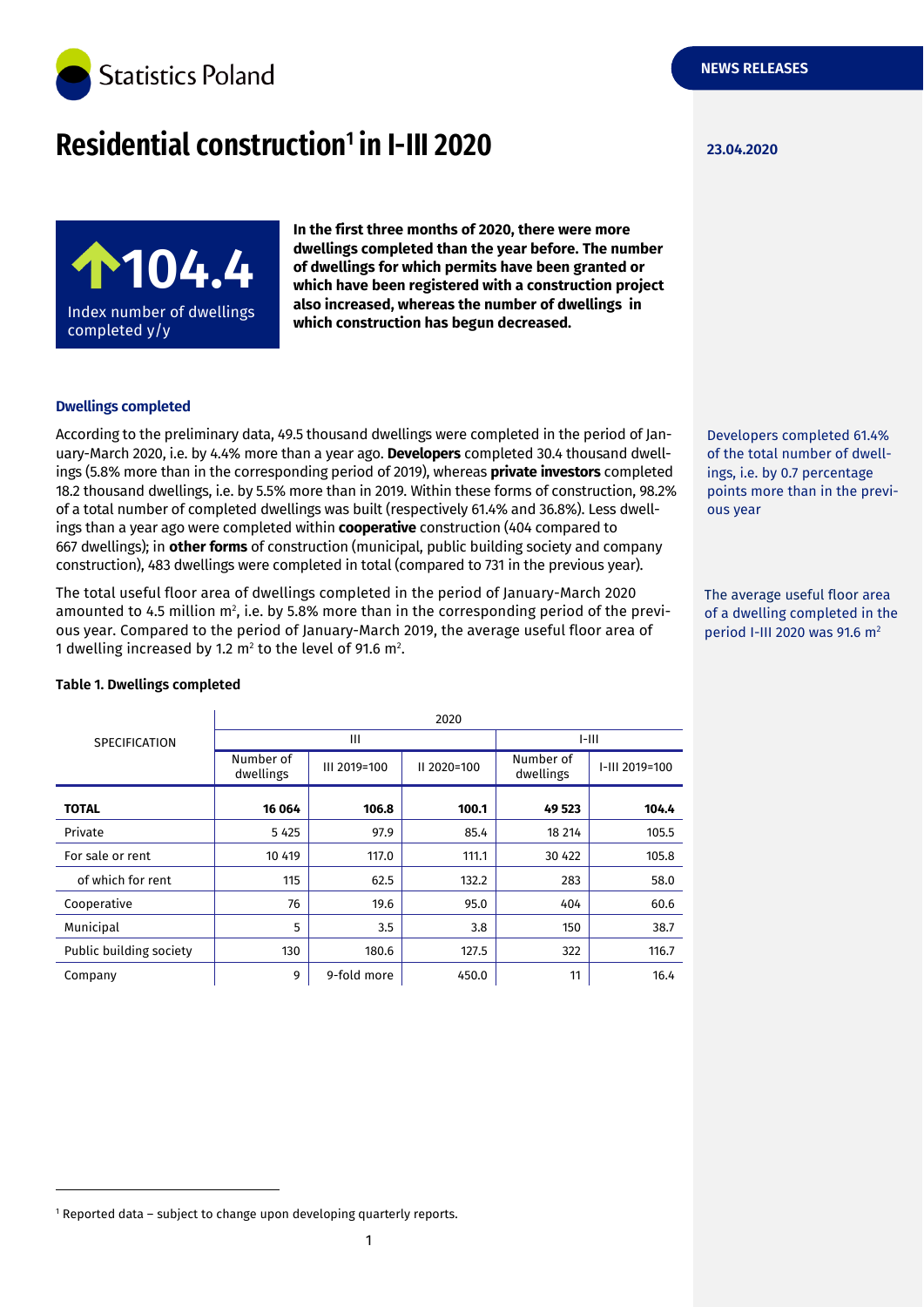### **Dwellings for which permits have been granted or which have been registered with a construction project**

In the first three months of 2020, permits and registrations have been granted for construction of 59.1 thousand dwellings, i.e. by 3.3% more than in the corresponding period of 2019. Permits for construction of the biggest number of dwellings were given to **developers**  (36.8 thousand) and to **private investors** (21.9 thousand), i.e. respectively by 5.7% and 3.9% more than in the period of January-March 2019. Altogether, the share of these forms of construction amounted to 99.4% of a total number of dwellings. Less dwellings than in the corresponding period of 2019 for which permits have been granted or which have been registered with a construction project were noted in the **cooperative** construction (204 dwellings against 463) and in **other forms** of construction (125 dwellings against 780).

| Table 2. Dwellings for which permits have been granted or which have been registered with |  |
|-------------------------------------------------------------------------------------------|--|
| a construction project                                                                    |  |

|                         | 2020                   |              |                        |                        |                |  |
|-------------------------|------------------------|--------------|------------------------|------------------------|----------------|--|
| <b>SPECIFICATION</b>    | $\mathbf{III}$         |              |                        | $I-III$                |                |  |
|                         | Number of<br>dwellings | III 2019=100 | II 2020=100            | Number of<br>dwellings | I-III 2019=100 |  |
| <b>TOTAL</b>            | 21802                  | 110.5        | 115.2                  | 59 092                 | 103.3          |  |
| Private                 | 8 1 0 7                | 95.2         | 115.4                  | 21948                  | 103.9          |  |
| For sale or rent        | 13 510                 | 123.5        | 114.0                  | 36 815                 | 105.7          |  |
| Cooperative             | 177                    | 129.2        | almost 8-<br>fold more | 204                    | 44.1           |  |
| Municipal               | 6                      | 66.7         | 42.9                   | 123                    | 30.0           |  |
| Public building society | ۰                      | ٠            | ٠                      | -                      | ٠              |  |
| Company                 | $\overline{2}$         | 2.6          | ٠                      | 2                      | 2.5            |  |

# **Dwellings in which construction has begun**

In the period of January-March 2020, the number of dwellings in which construction has begun was 52.5 thousand, i.e. by 2.5% less than in the corresponding period of 2019. **Developers** have started construction of 31.8 thousand dwellings (by 4.6% less than in 2019), and **private** investors of 19.6 thousand dwellings (by 2.6% more y/y) , i.e. altogether of 98.0% of a total number of dwellings. Less dwellings in which construction has begun were noted in the **cooperative**  construction (528 dwellings against 675), as well as in **other forms** of construction (543 dwellings against 698).

#### **Table 3. Dwellings in which construction has begun**

|                         | 2020                   |              |             |                        |                |  |
|-------------------------|------------------------|--------------|-------------|------------------------|----------------|--|
| <b>SPECIFICATION</b>    | Ш                      |              |             | $I-III$                |                |  |
|                         | Number of<br>dwellings | III 2019=100 | II 2020=100 | Number of<br>dwellings | I-III 2019=100 |  |
| <b>TOTAL</b>            | 18777                  | 79.1         | 105.0       | 52 543                 | 97.5           |  |
| Private                 | 7360                   | 75.1         | 107.5       | 19 625                 | 102.6          |  |
| For sale or rent        | 11 202                 | 84.7         | 105.5       | 31 847                 | 95.4           |  |
| of which for rent       | 41                     | 60.3         | 65.1        | 274                    | 147.3          |  |
| Cooperative             | 57                     | 14.9         | 18.2        | 528                    | 78.2           |  |
| Municipal               | $\overline{2}$         | 1.9          | 7.1         | 77                     | 40.3           |  |
| Public building society | 156                    | 65.3         | 487.5       | 412                    | 81.3           |  |
| Company                 | ۰                      | ٠            | ٠           | 54                     | ٠              |  |

The number of dwellings for which permits have been granted or which have been registered with a construction project increased by 3.3% y/y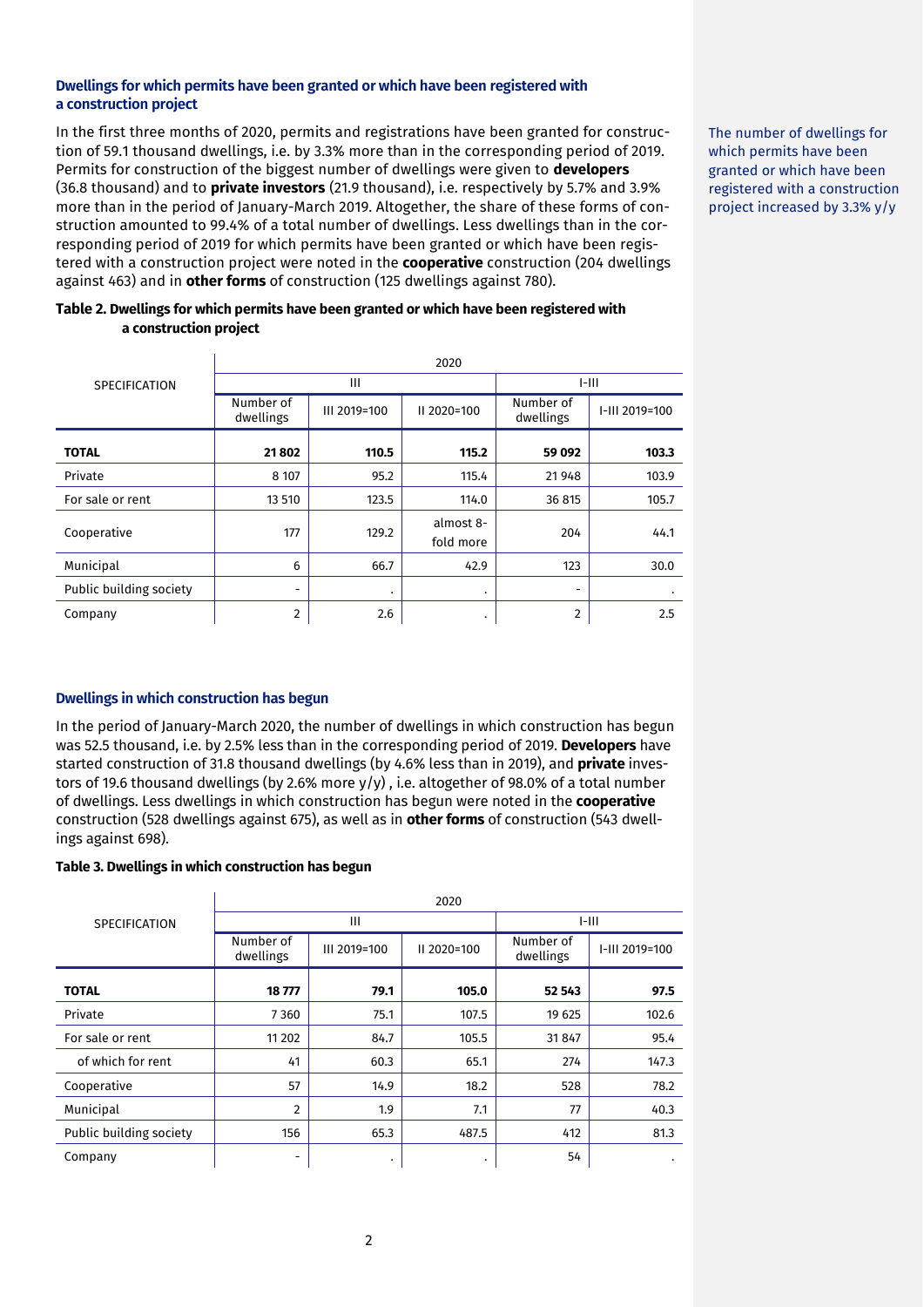It is estimated that in the end of March 2020, there were 828.5 thousand dwellings under construction, i.e. by 3.3% more than in the corresponding period of 2019.

#### **Chart 1. Construction activity in the scope of residential construction in Poland**



The biggest number of dwellings for which permits have been granted or which have been registered with a construction project and in which construction has begun in the period of January-March 2020 was recorded in Mazowieckie voivodship (both in the number of 10.7 thousand) and Wielkopolskie voivodship (6.6 thousand and 6.3 thousand). Voivodships with the largest number of dwellings completed were Mazowieckie (9.2 thousand dwellings) and Małopolskie (5.7 thousand).





dwellings for which permits have been granted or which have been registered with a construction project

dwellings in which construction has begun

In March, compared to February 2020, the number of dwellings completed increased (by 0.1%) as well as the number of dwellings for which permits have been granted or which have been registered with a construction project (by 15.2%) and the number of dwellings in which construction has begun (by 5.0%)